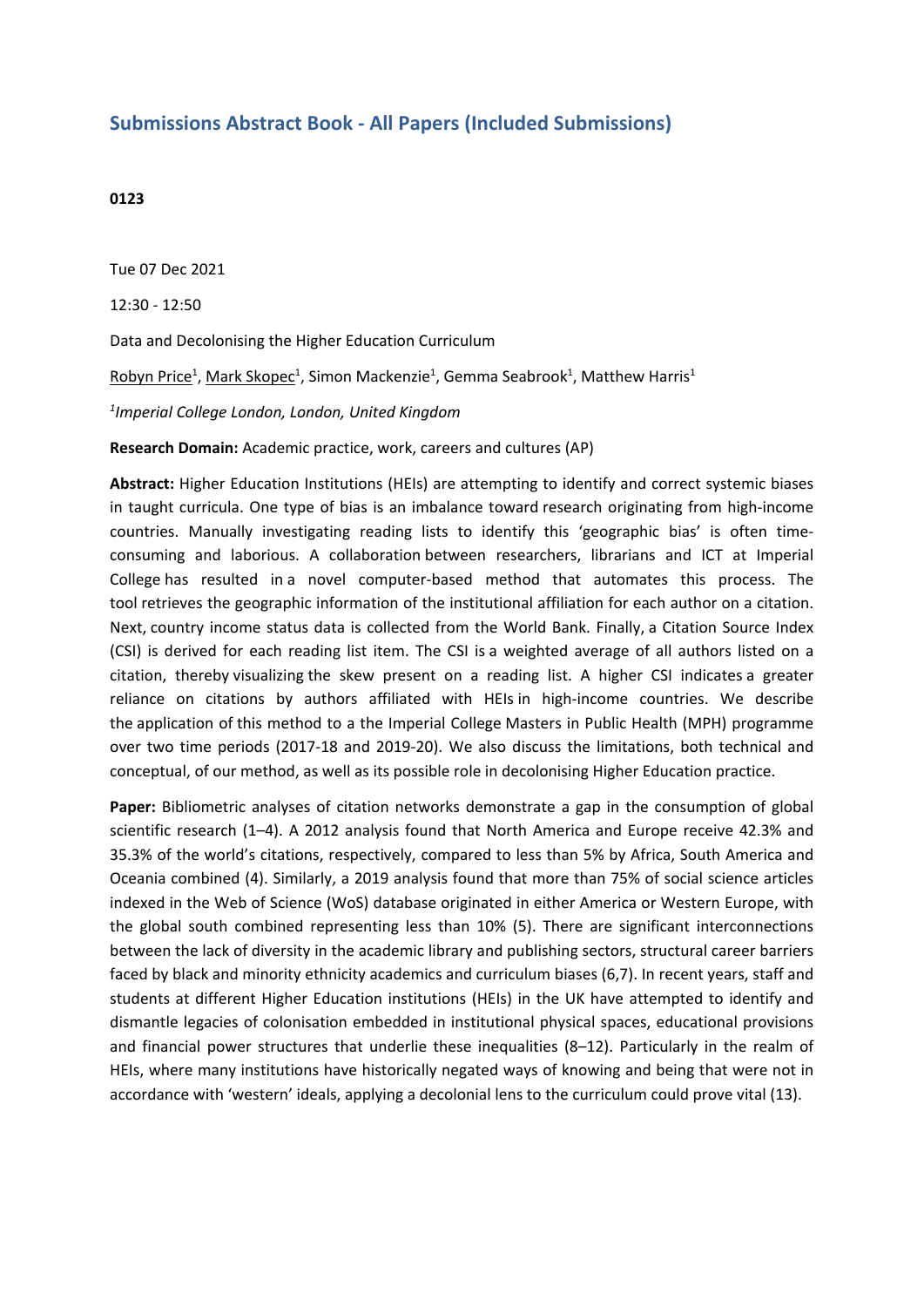Empirical analysis of reading lists is not widely used in practice, but could be an important tool for decolonising curricula (14). It could provide quantitative data as evidence in understanding whether certain geographic regions might be unduly excluded, intentionally or not, from the university curriculum. Analyses of reading lists by some UK HEIs to understand diversity or bias in the curriculum have found <sup>a</sup> preponderance of articles from the global north (14,15). Reading list analysis is often done manually, which is time-consuming and potentially prone to error. We propose <sup>a</sup> computational method that generates <sup>a</sup> quantitative indicator that facilitates time-specific and evidence-based interpretations of the data that can be used to supplement practice and theory-led discussions of decolonisation. We describe the methods used to convert reading lists of the Imperial College London Masters in Public Health (MPH) programme into machine readable code from which bibliographic and author region data and country socioeconomic status is retrieved and analysed.

We searched Leganto Reading Lists (16) using a reporting tool (17). This search retrieved data associated with all courses in the School of Medicine faculty. A PHP script made <sup>a</sup> separate curl HTTP request to the WoS database for each reading list item specific to the MPH via <sup>a</sup> GET command to the WoS API Expanded. This command automated the sending of all identified reading list items to WoS to retrieve item-level metadata, including "Author Sequence", "Author Address", "Author City" and "Author Country." The results of this automated searching and matching generated CSV files for each of the course modules. We then used the World Bank Gross National Income (GNI) per capita (Atlas Method)(18) ranking data to assign values to citations based on their authors' affiliations. The institutional affiliation data generated through Leganto and WoS as well as the GNI/capita data were used to calculate <sup>a</sup> Citation Source Index (CSI). This CSI represented <sup>a</sup> weighted average of the World Bank GNI/capita rankings for the countries of the institutional affiliation for each author listed on <sup>a</sup> citation. A CSI could be any value between 0.0049 (for <sup>a</sup> citation with authors exclusively from Somalia, ranked number 1 on the GNI/capita list) and 1 (for <sup>a</sup> citation with authors exclusively from Liechtenstein, ranked number 203 on the GNI/capita list). A CSI closer to 1 would represent authorship primarily affiliated with institutions in HICs, whereas <sup>a</sup> CSI closer to 0.0049 would represent authorship primarily affiliated with institutions in LICs.

Reading lists for the 2017/18 and 2019/20 iterations of the MPH course were analysed. The median CSI for 2017/18 was 0.8818 (IQR 0.8818 – 0.9498) and the mean CSI was 0.8837. The median CSI for 2019/20 was 0.8818 (IQR 0.8818 – 0.9557) and the mean CSI was 0.8803. Our findings for the Imperial MPH reading list indicate <sup>a</sup> notable skew towards authors from HICs with <sup>a</sup> marginal reduction in CSI from the 2017/18 to the 2019/20 course year. Despite limitations, both conceptual and technical, the methodology was successful at providing <sup>a</sup> quantitative analysis of the geographic origin of nearly 600 citations that are indexed in WoS. In producing these results, we have developed <sup>a</sup> method that permits the bulk of the labour preparing and extracting data for <sup>a</sup> reading list analysis to be done automatically. This is important for empirical reading list analyses to become more accessible tools in curriculum decolonisation projects.

**References:** 1. Antonio Gálvez, Mercedes Maqueda, Manuel Martínez-Bueno, Eva Valdivia. Scientific Publication Trends and the Developing World: What can the volume and authorship of scientific articles tell us about scientific progress in various regions? American Scientist [Internet]. 2000;88(6):526–33. Available from: http://www.jstor.org/stable/27858122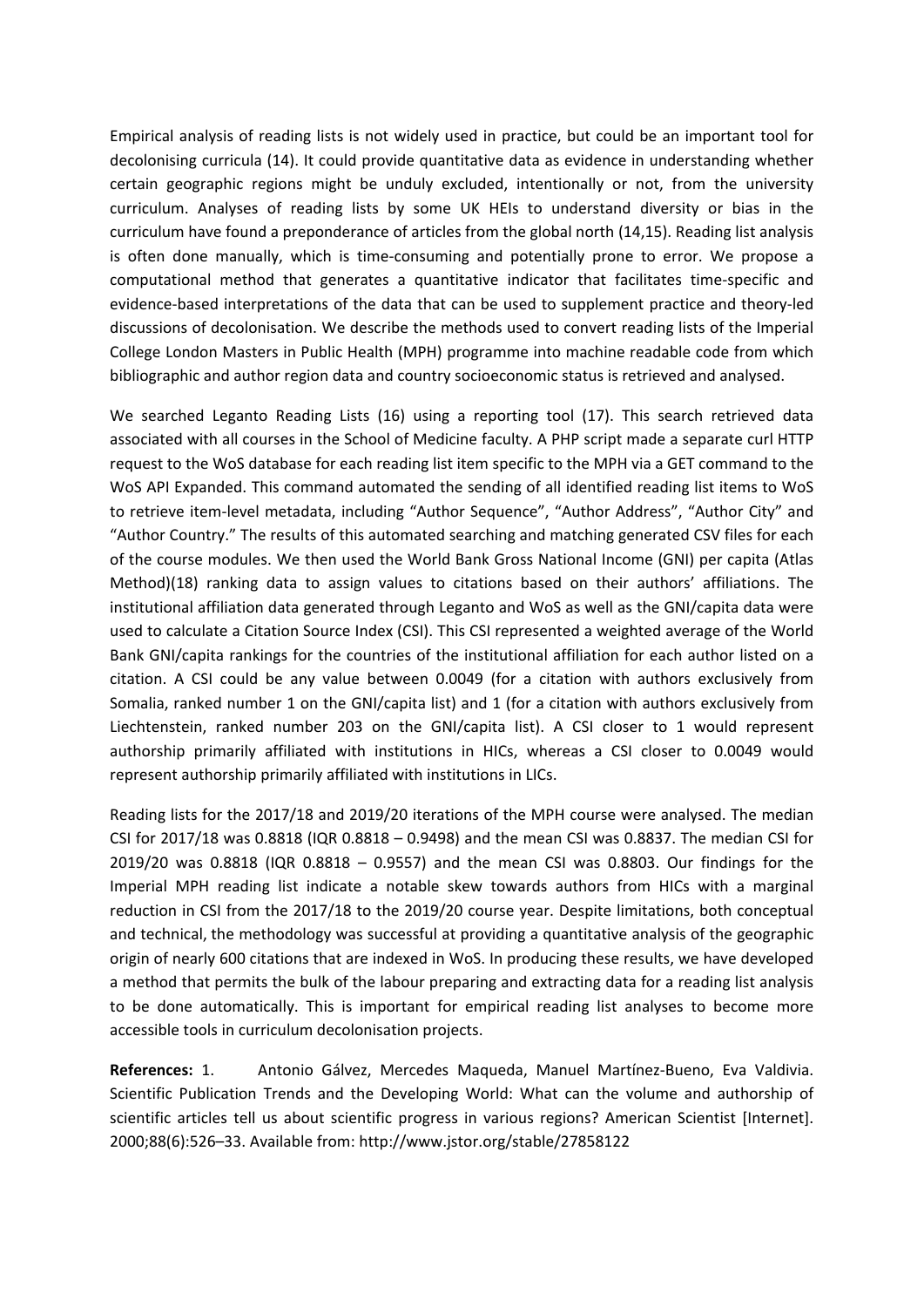2. Cash-Gibson L, Rojas-Gualdrón DF, Pericàs JM, Benach J. Inequalities in global health inequalities research: A 50-year bibliometric analysis (1966-2015). PLOS ONE [Internet]. 2018 Jan 31 [cited 2019 Apr 26];13(1):e0191901. Available from: https://journals.plos.org/plosone/article?id=10.1371/journal.pone.0191901

3. Keiser J, Utzinger J, Tanner M, Singer BH. Representation of authors and editors from countries with different human development indexes in the leading literature on tropical medicine: survey of current evidence. BMJ [Internet]. 2004 May 22 [cited 2018 Jul 26];328(7450):1229–32. Available from: http://www.bmj.com/lookup/doi/10.1136/bmj.38069.518137.F6

4. Pan RK, Kaski K, Fortunato S. World citation and collaboration networks: uncovering the role of geography in science. Scientific Reports [Internet]. 2012 Dec [cited 2018 Jul 2];2(1). Available from: http://www.nature.com/articles/srep00902

5. Demeter M. The World-Systemic Dynamics of Knowledge Production: The Distribution of Transnational Academic Capital in the Social Sciences. JWSR [Internet]. 2019 Mar 25 [cited 2020 May 1];25(1):111–44. Available from: http://jwsr.pitt.edu/ojs/jwsr/article/view/887

6. Charles E. Decolonizing the curriculum. Insights [Internet]. 2019 Sep 12 [cited 2020 Jun 29];32(1):24. Available from: http://insights.uksg.org/articles/10.1629/uksg.475/

7. Arday J. Fighting the tide: Understanding the difficulties facing Black, Asian and Minority Ethnic (BAME) Doctoral Students' pursuing <sup>a</sup> career in Academia. Educational Philosophy and Theory [Internet]. 2020 Jun 25 [cited 2020 Dec 1];1–8. Available from: https://www.tandfonline.com/doi/full/10.1080/00131857.2020.1777640

8. #RHODESMUSTFALL [Internet]. #RHODESMUSTFALL. [cited 2018 Dec 12]. Available from: https://rmfoxford.wordpress.com/

9. Sabaratnam M. Decolonising the curriculum: what's all the fuss about? [Internet]. SOAS Blog. 2017 [cited 2019 Feb 14]. Available from: https://www.soas.ac.uk/blogs/study/decolonisingcurriculum-whats-the-fuss/

10. Decolonise UCL [Internet]. Students' Union UCL. [cited 2018 Nov 9]. Available from: http://studentsunionucl.org/node/115789

11. English Faculty begins decolonisation discussion [Internet]. The Cambridge Student. 2017 [cited 2018 Nov 12]. Available from: https://www.tcs.cam.ac.uk/news/0037798-english-facultybegins-decolonisation-discussion.html

12. Carrell S. Glasgow University to pay £20m in slave trade reparations. The Guardian [Internet]. 2019 Aug 23 [cited 2020 Dec 1]; Available from: https://www.theguardian.com/uknews/2019/aug/23/glasgow-university-slave-trade-reparations

13. de Oliveira Andreotti V de O, Stein S, Ahenakew C, Hunt D. Mapping interpretations of decolonization in the context of higher education. Decolonization: Indigeneity, Education & Society [Internet]. 2015 [cited 2019 Jan 7];4(1):21–40. Available from: http://representingeducation.gertrudecotter.info/wp-content/uploads/2016/08/andreotti-stein-ahenakew-hunt